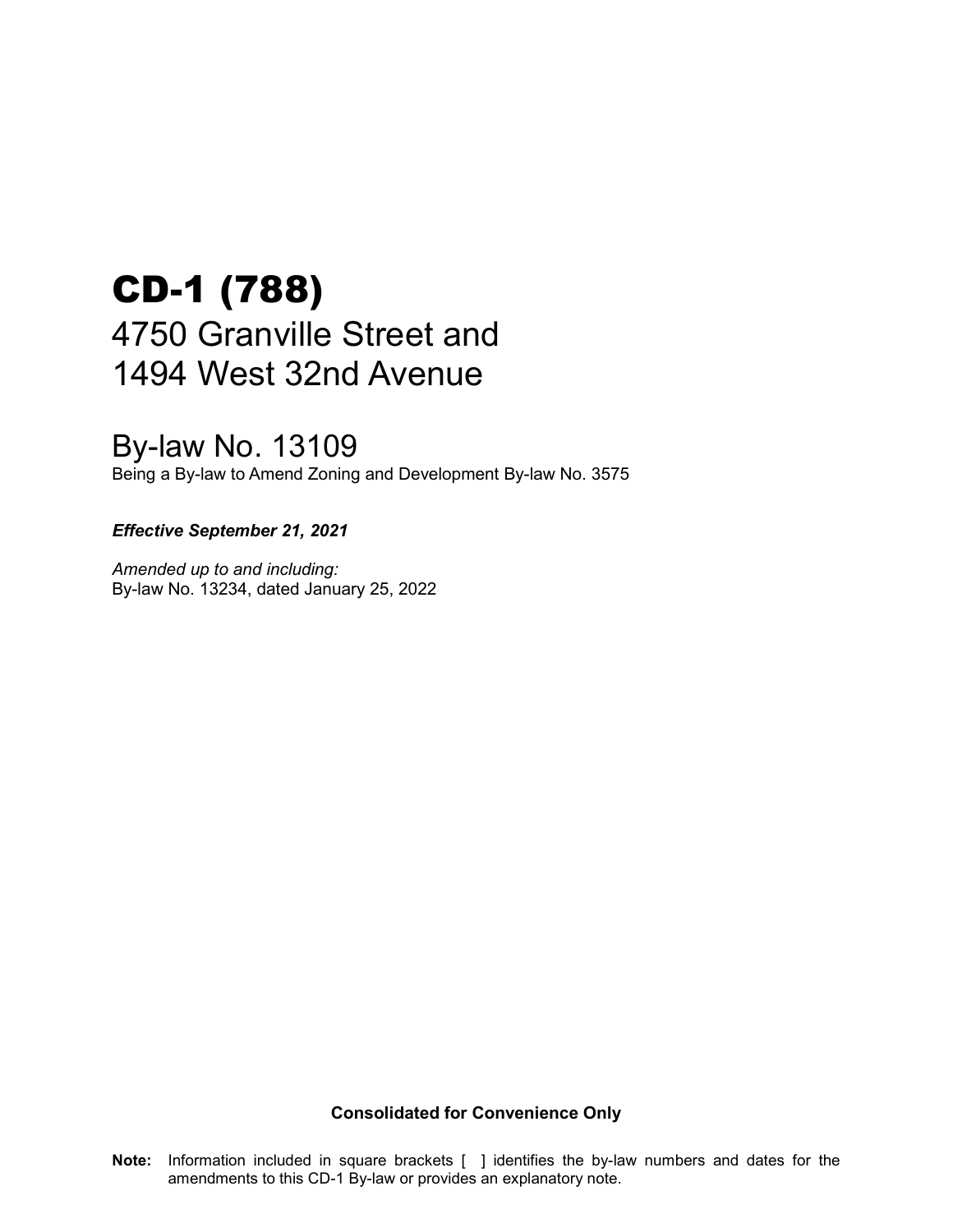#### **Zoning District Plan Amendment**

1. This By-law amends the Zoning District Plan attached as Schedule D to By-law No. 3575, and amends or substitutes the boundaries and districts shown on it, according to the amendments, substitutions, explanatory legends, notations, and references shown on the plan marginally numbered Z-776 (b) attached as Schedule A to this By-law, and incorporates Schedule A into Schedule D of By-law No. 3575.

#### **Designation of CD-1 District**

2.1 The area shown within the heavy black outline in Schedule A is hereby designated CD-1 (788).

#### **Uses**

- 3. Subject to Council approval of the form of development, to all conditions, guidelines and policies adopted by Council, and to the conditions set out in this By-law or in a development permit, the only uses permitted within CD-1 (788), and the only uses for which the Director of Planning or Development Permit Board will issue development permits are:
	- (a) Dwelling Uses, limited to Multiple Dwelling; and
	- (b) Accessory uses customarily ancillary to the uses permitted in this section.

#### **Conditions of Use**

- 4. The design and layout of at least 35% of the dwelling units must:
	- (a) be suitable for family housing;
	- (b) include two or more bedrooms; and
	- (c) comply with Council's "High-Density Housing for Families with Children Guidelines".

#### **Floor Area and Density**

5.1 Computation of floor area must assume that the site area is 3,522.6 m<sup>2</sup>, being the site area at the time of the application for the rezoning application evidenced by this By-law, and before any dedications.

[13234; 2022 01 25]

- 5.2 The floor space ratio for all uses must not exceed 1.6.
- 5.3 Computation of floor area must include all floors, having a minimum ceiling height of 1.2 m, including earthen floors and accessory buildings, both above and below ground level, measured to the extreme outer limits of the buildings.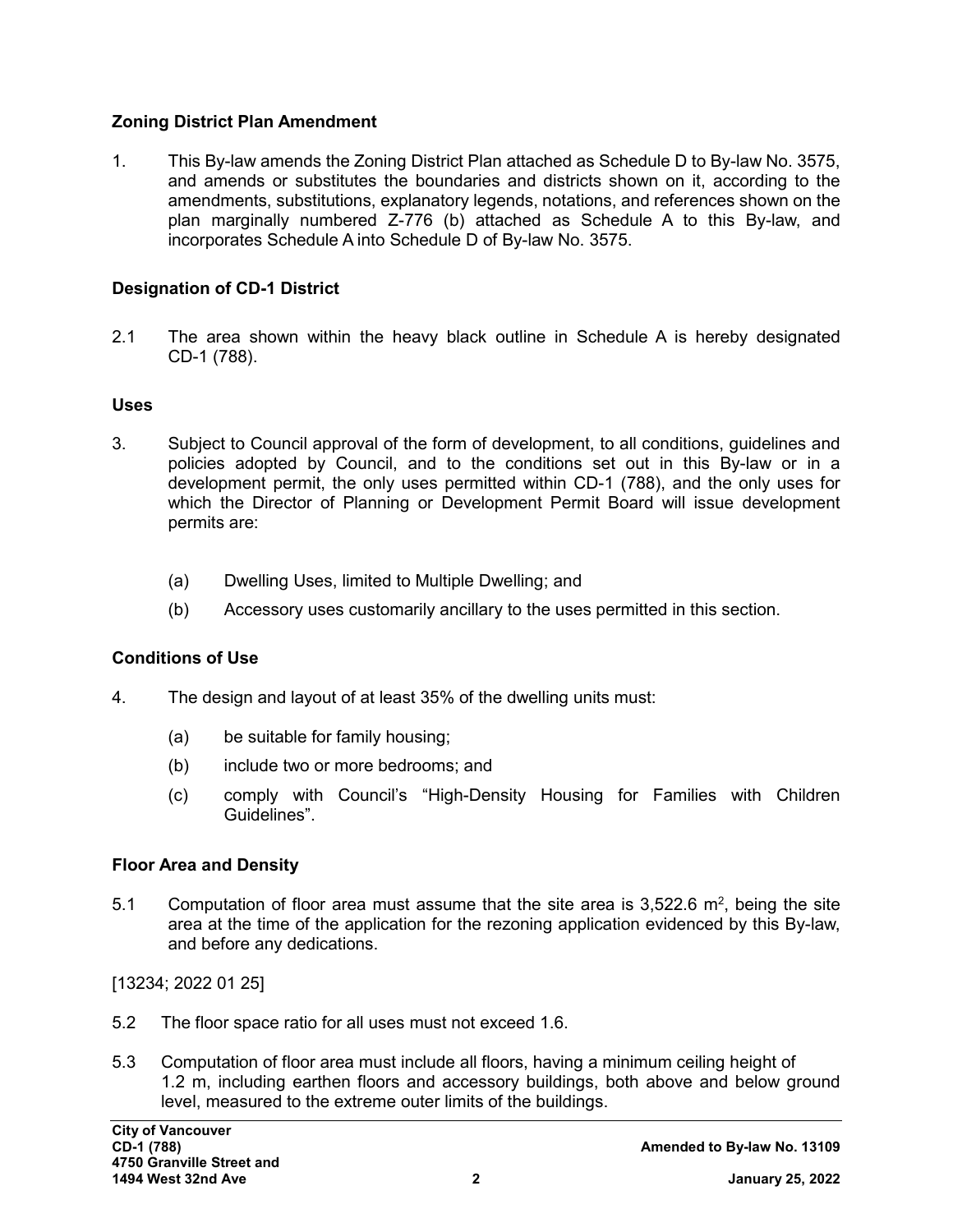- 5.4 Computation of floor area must exclude:
	- (a) open residential balconies, porches, covered entries, and sundecks or any other appurtenances which, in the opinion of the Director of Planning, are similar to the foregoing, except that:
		- (i) the total floor area of all such exclusions must not exceed 12% of the maximum permitted floor area; and
		- (ii) the balconies must not be enclosed for the life of the building;
	- (b) patios and roof gardens, provided that the Director of Planning first approves the design of sunroofs and walls;
	- (c) where floors are used for off-street parking and loading, the taking on or discharging of passengers, bicycle storage, heating and mechanical equipment, or uses which in the opinion of the Director of Planning are similar to the foregoing, those floors or portions thereof so used, which are at or below the base surface, except that the exclusion for a parking space must not exceed 7.3 m in length; and
	- (d) all residential storage area above or below base surface, except that if the residential storage area above base surface exceeds  $3.7 \text{ m}^2$  per dwelling unit, there will be no exclusion for any of the residential storage area above base surface for that unit.
- 5.5 Computation of floor area may exclude amenity areas, except that the total exclusion for amenity areas must not exceed 10% of permitted floor area, provided the Director of Planning first approves the design and location of all amenity areas.
- 5.6 The use of floor area excluded under sections 5.4 and 5.5 must not include any use other than that which justified the exclusion.

# **Building Height**

6. Building height, measured from base surface, must not exceed 13.3 m.

#### **Horizontal Angle of Daylight**

- 7.1 Each habitable room must have at least one window on an exterior wall of a building.
- 7.2 The location of each such exterior window must allow a plane or planes extending from the window and formed by an angle of 50 degrees, or two angles with a sum of 70 degrees, to encounter no obstruction over a distance of 24.0 m.
- 7.3 Measurement of the plane or planes referred to in section 7.2 must be horizontally from the centre of the bottom of each window.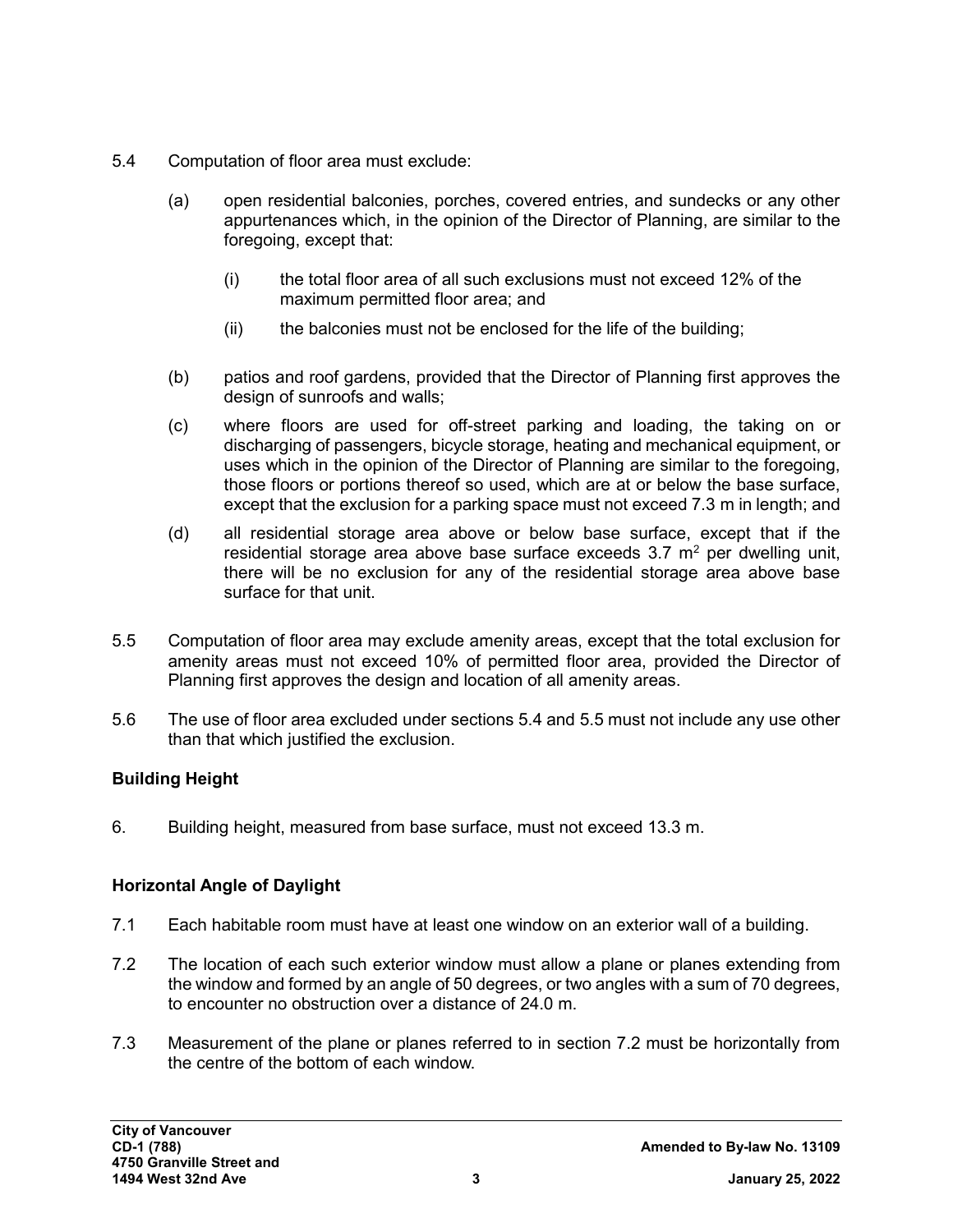- 7.4 The Director of Planning or Development Permit Board may relax the horizontal angle of daylight requirement, if:
	- (a) the Director of Planning or Development Permit Board first considers all of the applicable policies and guidelines adopted by Council; and
	- (b) the minimum distance of unobstructed view is not less than 3.7 m.
- 7.5 An obstruction referred to in section 7.2 means:
	- (a) any part of the same building including permitted projections; or
	- (b) the largest building permitted under the zoning on any adjoining site.
- 7.6 A habitable room referred to in section 7.1 does not include:
	- (a) a bathroom; or
	- (b) a kitchen whose floor area is the lesser of:
		- (i) 10% or less of the total floor area of the dwelling unit, or
		- (ii)  $9.3 \text{ m}^2$ .

## **Acoustics**

8. A development permit application for dwelling uses must include an acoustical report prepared by a registered professional acoustic engineer demonstrating that the noise levels in those portions of the dwelling units listed below will not exceed the noise levels expressed in decibels set opposite such portions of the dwelling units. For the purposes of this section, the noise level is the A-weighted 24-hour equivalent (Leq24) sound level and will be defined simply as noise level in decibels.

| <b>Noise levels (Decibels)</b> |
|--------------------------------|
| -35                            |
| 40                             |
| 45                             |
|                                |

#### **Zoning and Development By-law**

9. Sections 2 through 14 of the Zoning and Development By-law apply to this CD-1 (788).

# **Severability**

10. A decision by a court that any part of this By-law is illegal, void, or unenforceable severs that part from this By-law, and is not to affect the balance of this By-law.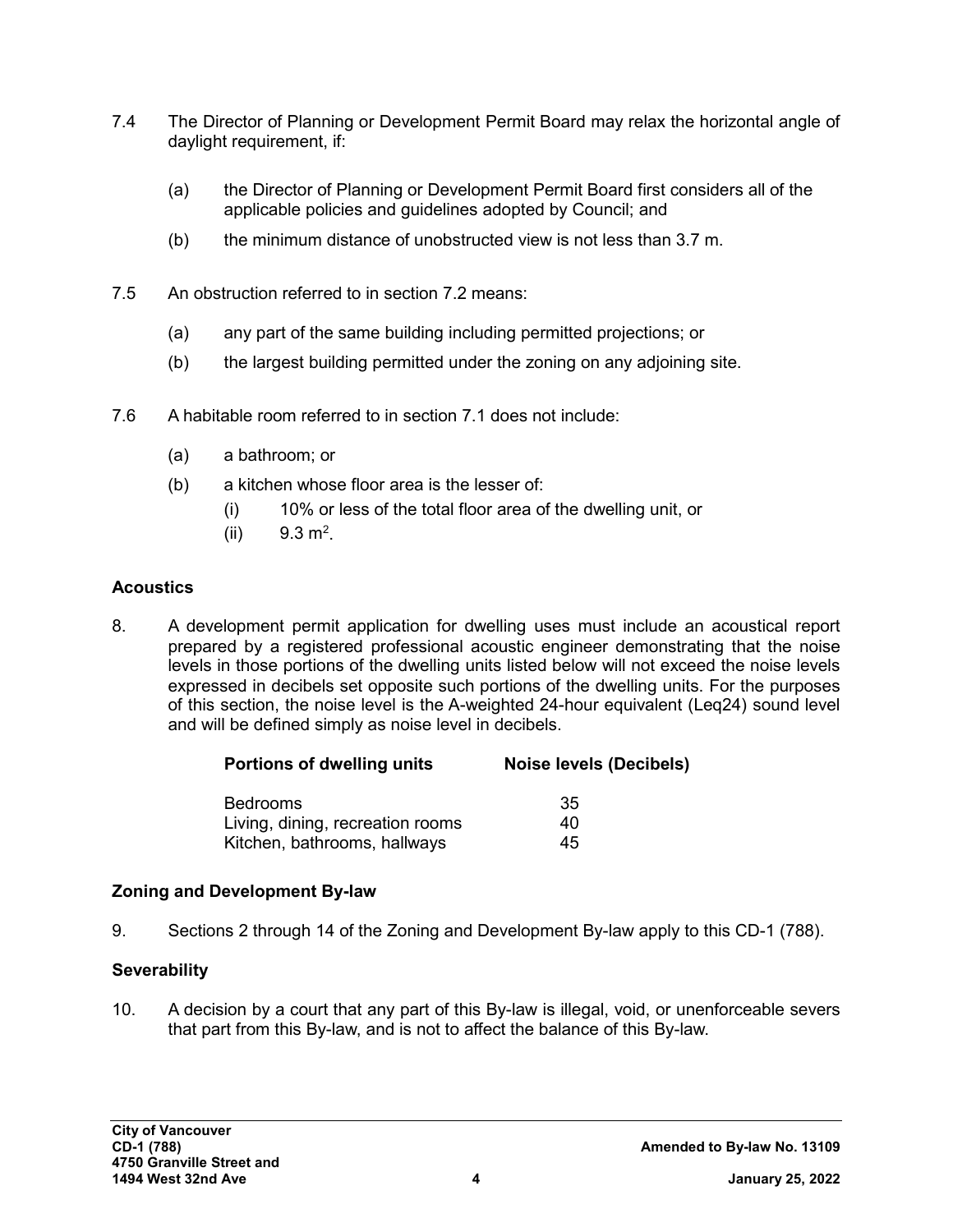## **Force and effect**

11. *[Section 11 is not reprinted here. It contains a standard clause including the Mayor and City Clerk's signatures to pass the by-law and certify the by-law number and date of enactment.]*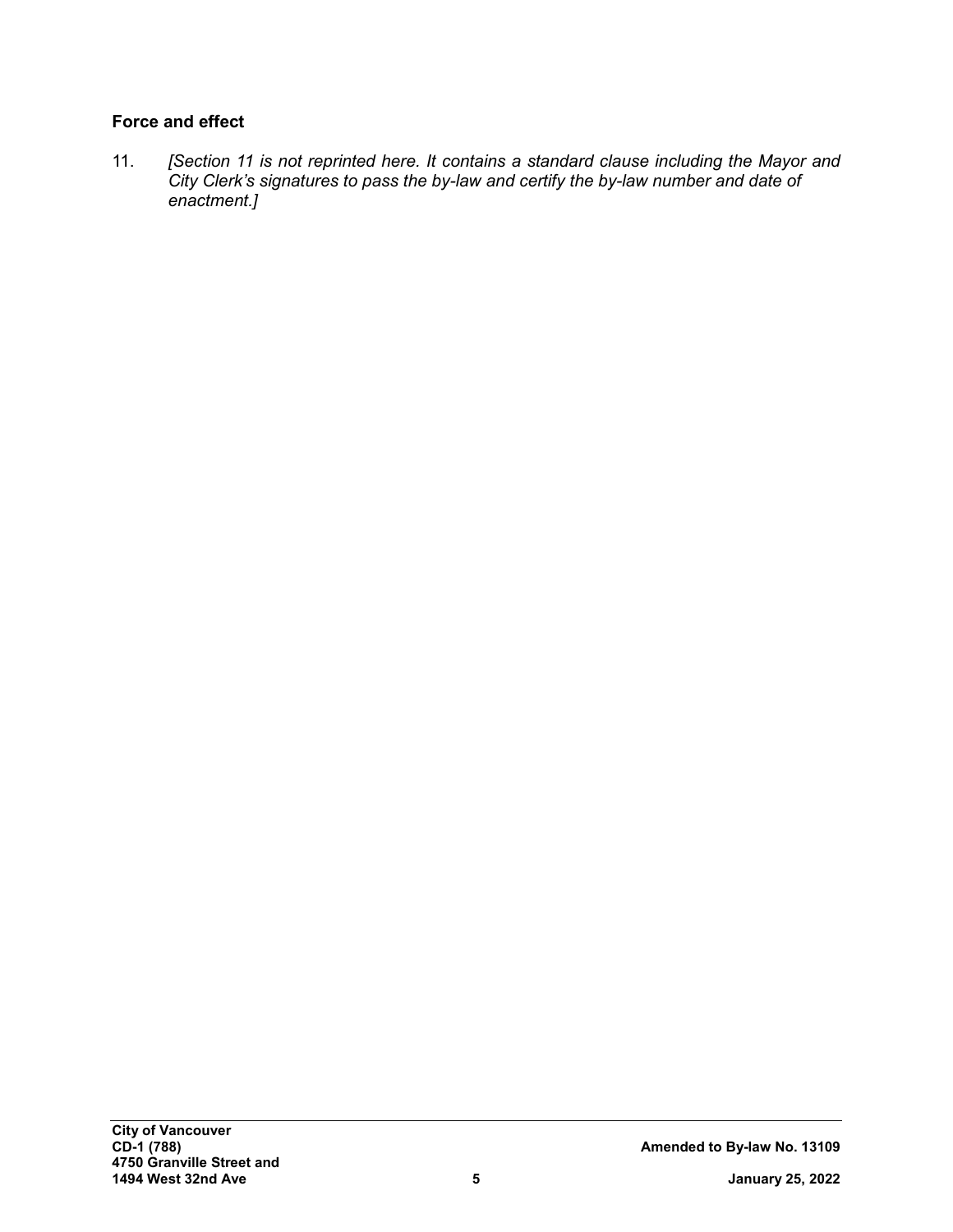